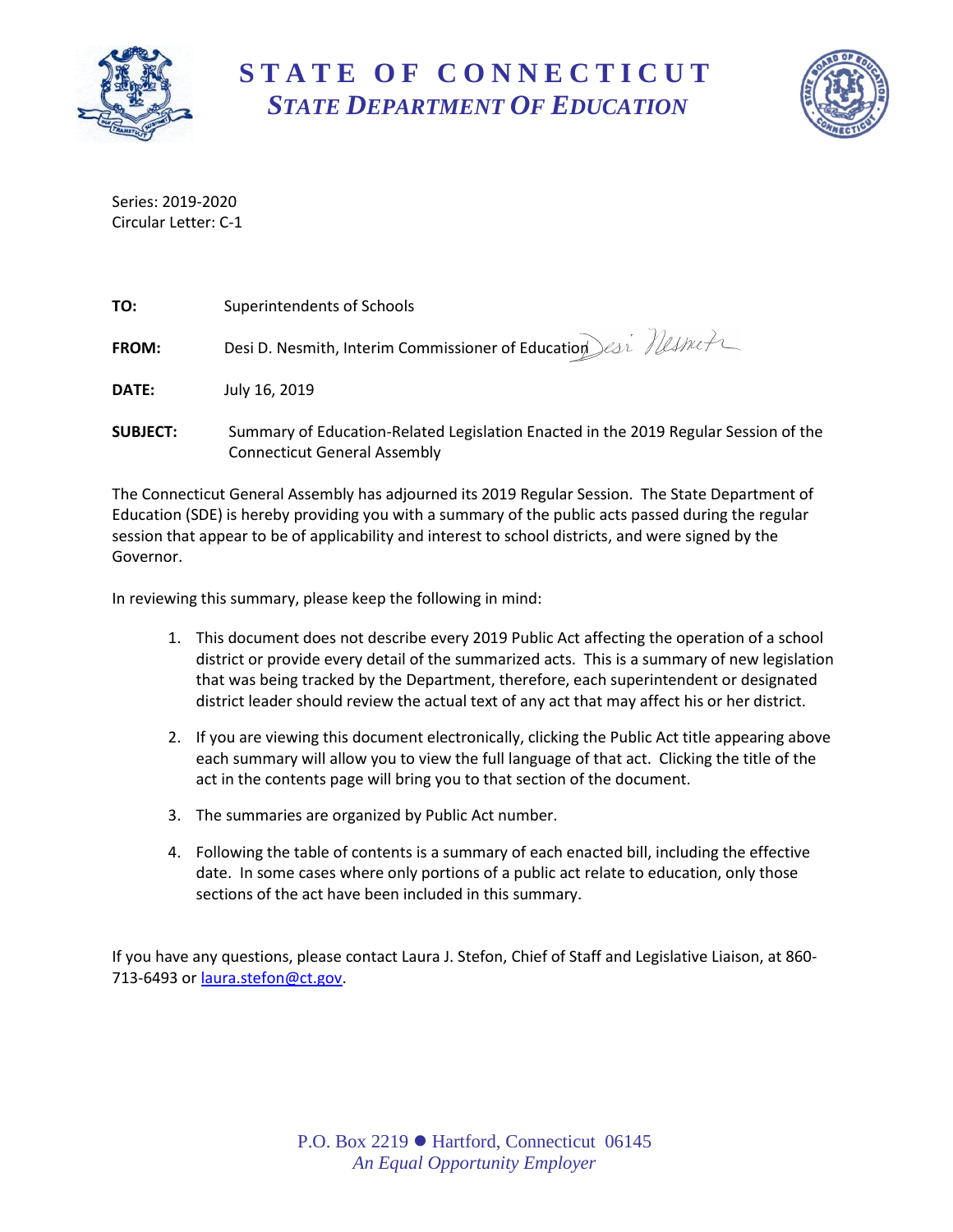| <b>Public Act Number</b> | <b>Public Act Title</b>                                           | Page           |
|--------------------------|-------------------------------------------------------------------|----------------|
| <b>Bill Number</b>       |                                                                   |                |
|                          |                                                                   |                |
| SA 19-6                  | An Act Establishing A Workforce Pipeline And Job Creation         | 4              |
| SB <sub>5</sub>          | <b>Task Force</b>                                                 |                |
| SA 19-8                  | An Act Establishing A Task Force To Analyze The                   | 4              |
| SB 1067                  | <b>Implementation Of Laws Governing Dyslexia Instruction And</b>  |                |
|                          | <b>Training</b>                                                   |                |
| PA 19-5                  | An Act Concerning The Safe Storage Of Firearms In The             | 4              |
| HB 7218                  | Home And Firearm Safety Programs In Public Schools                |                |
| PA 19-12                 | An Act Concerning The Inclusion Of Black And Latino Studies       | $4 - 5$        |
| HB 7082                  | In The Public School Curriculum                                   |                |
| PA 19-13                 | An Act Prohibiting The Sale Of Cigarettes, Tobacco Products,      | 5              |
| HB 7200                  | <b>Electronic Nicotine Delivery Systems And Vapor Products To</b> |                |
|                          | <b>Persons Under Age Twenty-One</b>                               |                |
| PA 19-35                 | An Act Concerning A Green Economy And Environmental               | $5-6$          |
| HB 5002                  | Protection                                                        |                |
| PA 19-52                 | <b>An Act Concerning School Security</b>                          | 6              |
| HB 7291                  |                                                                   |                |
| PA 19-58                 | An Act Promoting Careers In Manufacturing To Public School        | 6              |
| SB 854                   | Students And Establishing A Task Force To Study The               |                |
|                          | <b>Demand For Career And Technical Education Teachers</b>         |                |
| PA 19-60                 | An Act Allowing Students To Apply Sunscreen Prior To              | $\overline{7}$ |
| SB 922                   | <b>Engaging In Outdoor Activities</b>                             |                |
| PA 19-62                 | An Act Concerning Veteran Enrollment In Certain Alternate         | $\overline{7}$ |
| SB 951                   | <b>Route To Certification Programs</b>                            |                |
| PA 19-63                 | An Act Concerning Guidelines For A Comprehensive School           | $\overline{7}$ |
| SB 956                   | <b>Counselor Program</b>                                          |                |
| PA 19-68                 | An Act Establishing The Connecticut Apprenticeship And            | $7 - 8$        |
| SB 356                   | <b>Education Committee</b>                                        |                |
| PA 19-74                 | An Act Concerning Minority Teacher Recruitment And                | 8              |
| SB 1022                  | Retention                                                         |                |
| PA 19-78                 | <b>An Act Concerning A Two-Generational Initiative</b>            | $8 - 9$        |
| SB 1080                  |                                                                   |                |
| PA 19-91                 | An Act Concerning Various Revisions And Additions To The          | $9 - 10$       |
| SB 1069                  | <b>Education Statutes</b>                                         |                |
| PA 19-100                | An Act Concerning The Inclusion Of Instruction In Culturally      | 10             |
| SB 1020                  | <b>Responsive Pedagogy And Practice In The Preservice</b>         |                |
|                          | <b>Training, Professional Development And In-Service Training</b> |                |
|                          | <b>Provided To Teachers</b>                                       |                |
| PA 19-117                | An Act Concerning The State Budget For The Biennium               | 10             |
| HB 7424                  | Ending June 30, 2021, And Making Appropriations Therefor,         |                |
|                          | And Provisions Related To Revenue And Other Items To              |                |
|                          | <b>Implement The State Budget</b>                                 |                |

# <span id="page-1-0"></span>**2019 Public Acts Affecting Education**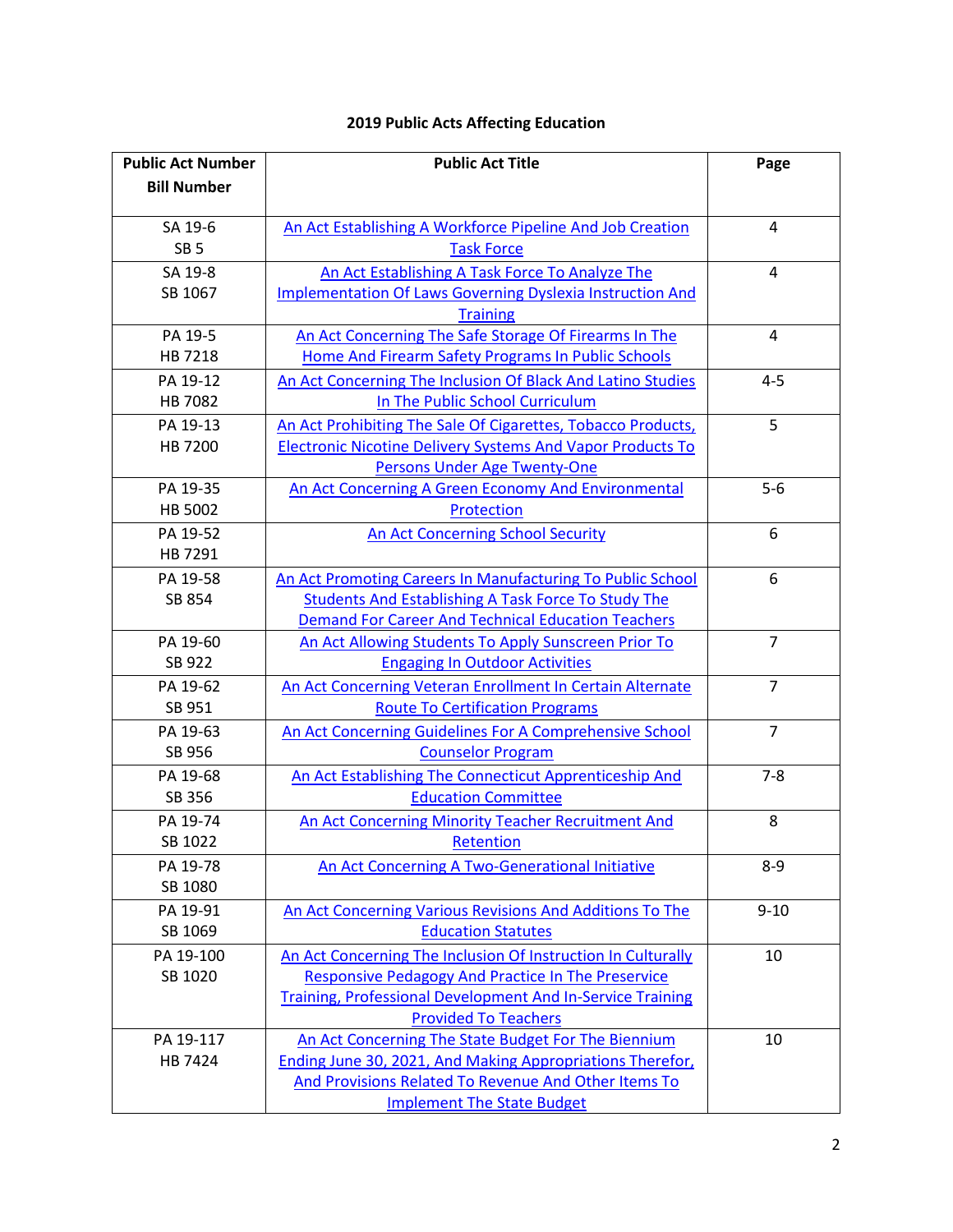| PA 19-122 | An Act Concerning An Exemption From The Licensing            | 10        |
|-----------|--------------------------------------------------------------|-----------|
| SB 850    | <b>Requirements For Child Care Services</b>                  |           |
| PA 19-128 | An Act Concerning Computer Science Instruction In Public     | $10-12$   |
| SB 957    | <b>Schools</b>                                               |           |
| PA 19-130 | An Act Concerning The Opportunity Gap                        | 12        |
| SB 1018   |                                                              |           |
| PA 19-139 | An Act Concerning Education Issues                           | $12 - 13$ |
| HB 7113   |                                                              |           |
| PA 19-146 | An Act Requiring The Provision Of Information Concerning     | 13        |
| HB 6997   | <b>Domestic Violence Services And Resources To Students,</b> |           |
|           | <b>Parents And Guardians</b>                                 |           |
| PA 19-150 | <b>An Act Concerning Workforce Development</b>               | 13        |
| SB 1029   |                                                              |           |
| PA 19-166 | An Act Concerning School Climates                            | $13 - 14$ |
| HB 7215   |                                                              |           |
| PA 19-172 | An Act Concerning In-State Student Status For Spouses And    | 14        |
| HB 7248   | <b>Children Of Certain Members Of The Armed Forces</b>       |           |
| PA 19-173 | An Act Concerning The Inclusion Of Additional Time Devoted   | $14 - 15$ |
| HB 7250   | To Undirected Play To The Regular School Day                 |           |
| PA 19-179 | An Act Concerning Homeless Students' Access To Education     | 15        |
| HB 7313   |                                                              |           |
| PA 19-184 | An Act Concerning The Provision Of Special Education         | $15 - 16$ |
| HB 7353   |                                                              |           |
| PA 19-193 | An Act Concerning Municipal And Regional Opportunities       | $16 - 17$ |
| HB 7192   | <b>And Efficiencies</b>                                      |           |
| PA 19-195 | An Act Concerning The Establishment Of A Firm Graduation     | 17        |
| HB 7258   | Date                                                         |           |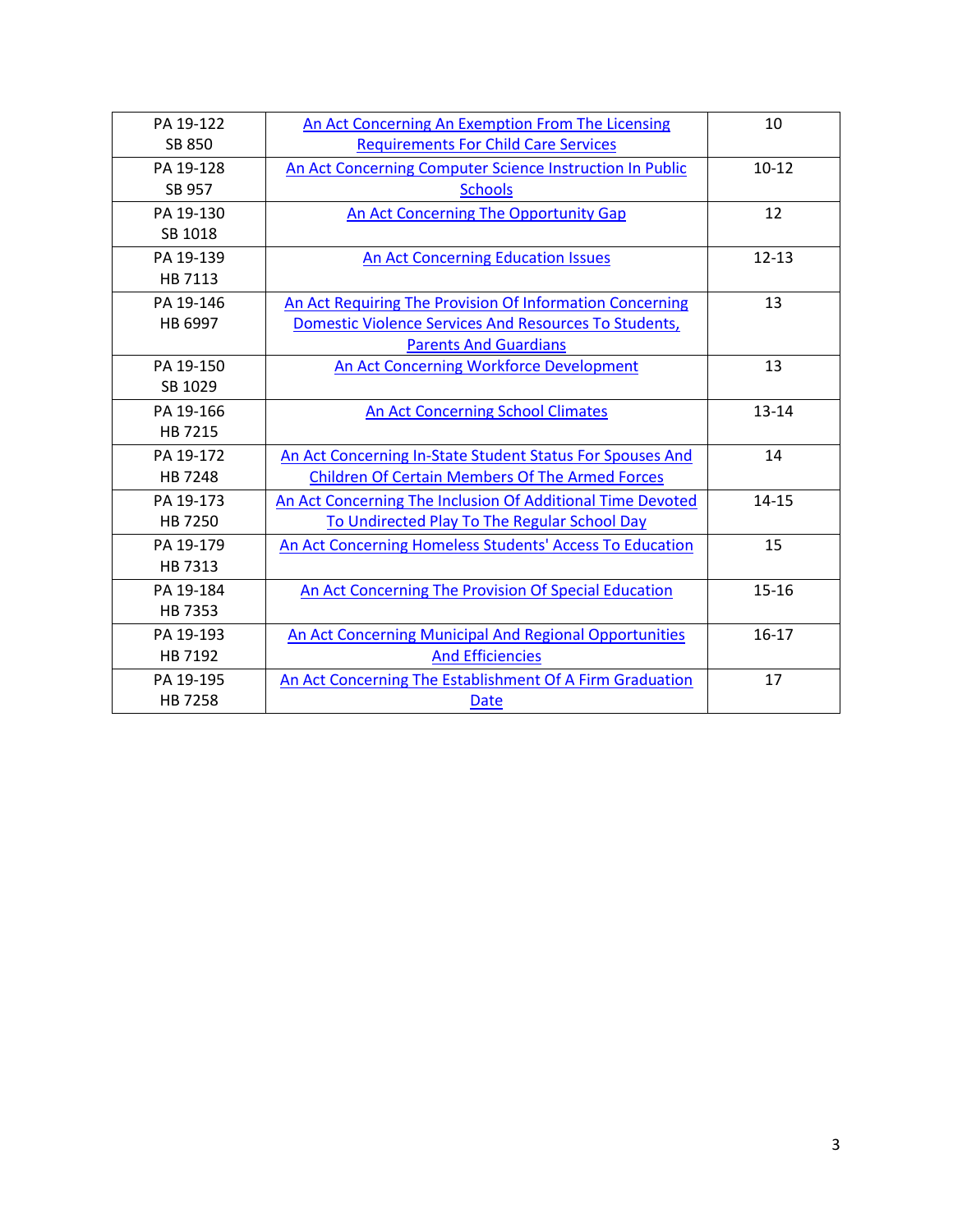### [An Act Establishing A Workforce Pipeline And Job Creation Task Force](https://www.cga.ct.gov/2019/ACT/sa/pdf/2019SA-00006-R00SB-00005-SA.pdf)

<span id="page-3-0"></span>The bill establishes a workforce pipeline and job creation task force to study and prepare the state's future workforce for well-paying manufacturing and technical jobs located in Connecticut, and to study the availability and location of apprenticeships in Connecticut. The task force shall submit its findings and recommendations to the General Assembly's Labor and Public Employees Committee by January 1, 2020.

### EFFECTIVE DATE: From Passage

# [An Act Establishing A Task Force To Analyze The Implementation Of Laws Governing](https://www.cga.ct.gov/2019/ACT/sa/pdf/2019SA-00008-R00SB-01067-SA.pdf) Dyslexia Instruction [And Training](https://www.cga.ct.gov/2019/ACT/sa/pdf/2019SA-00008-R00SB-01067-SA.pdf)

<span id="page-3-1"></span>The bill establishes a task force to analyze and make recommendations on the implementation of the laws governing dyslexia instruction and training in the State. The task force shall submit its findings and recommendations to the General Assembly's Education and Higher Education and Employment Committees by January 1, 2021.

#### EFFECTIVE DATE: From Passage

# [An Act Concerning The Safe Storage Of Firearms In The Home And Firearm Safety Programs In Public](https://www.cga.ct.gov/2019/ACT/pa/pdf/2019PA-00005-R00HB-07218-PA.pdf)  **[Schools](https://www.cga.ct.gov/2019/ACT/pa/pdf/2019PA-00005-R00HB-07218-PA.pdf)**

Sections 4 & 5 of the bill:

- 1) require the State Board of Education (SBE), within available appropriations, to develop guides to aid local and regional boards of education to develop firearm safety programs for public students in kindergarten through grade twelve; and
- 2) allow the SBE to consult with the Connecticut Police Chiefs Association when developing the guides.

The bill also allows local or regional boards of education to offer firearm safety programs to K-12 public school students. Current law allows the boards to offer such programs to public school students in kindergarten to grade eight. The law prohibits local or regional boards of education from requiring students to participate in a firearm safety program.

EFFECTIVE DATE: July 1, 2019

#### [An Act Concerning The Inclusion Of Black And Latino Studies In The Public School Curriculum](https://www.cga.ct.gov/2019/ACT/pa/pdf/2019PA-00012-R00HB-07082-PA.pdf)

<span id="page-3-2"></span>This bill adds African-American and black studies and Puerto Rican and Latino studies to the required programs of study for public schools and requires all local and regional boards of education ("boards") to include these topics in their curriculum beginning with the 2021-22 school year. As with other courses required under existing law, the State Board of Education (SBE) must make curriculum materials available to help boards develop their instructional programs. The bill also requires SBE to review and approve, by January 1, 2021, a black and Latino studies high school course.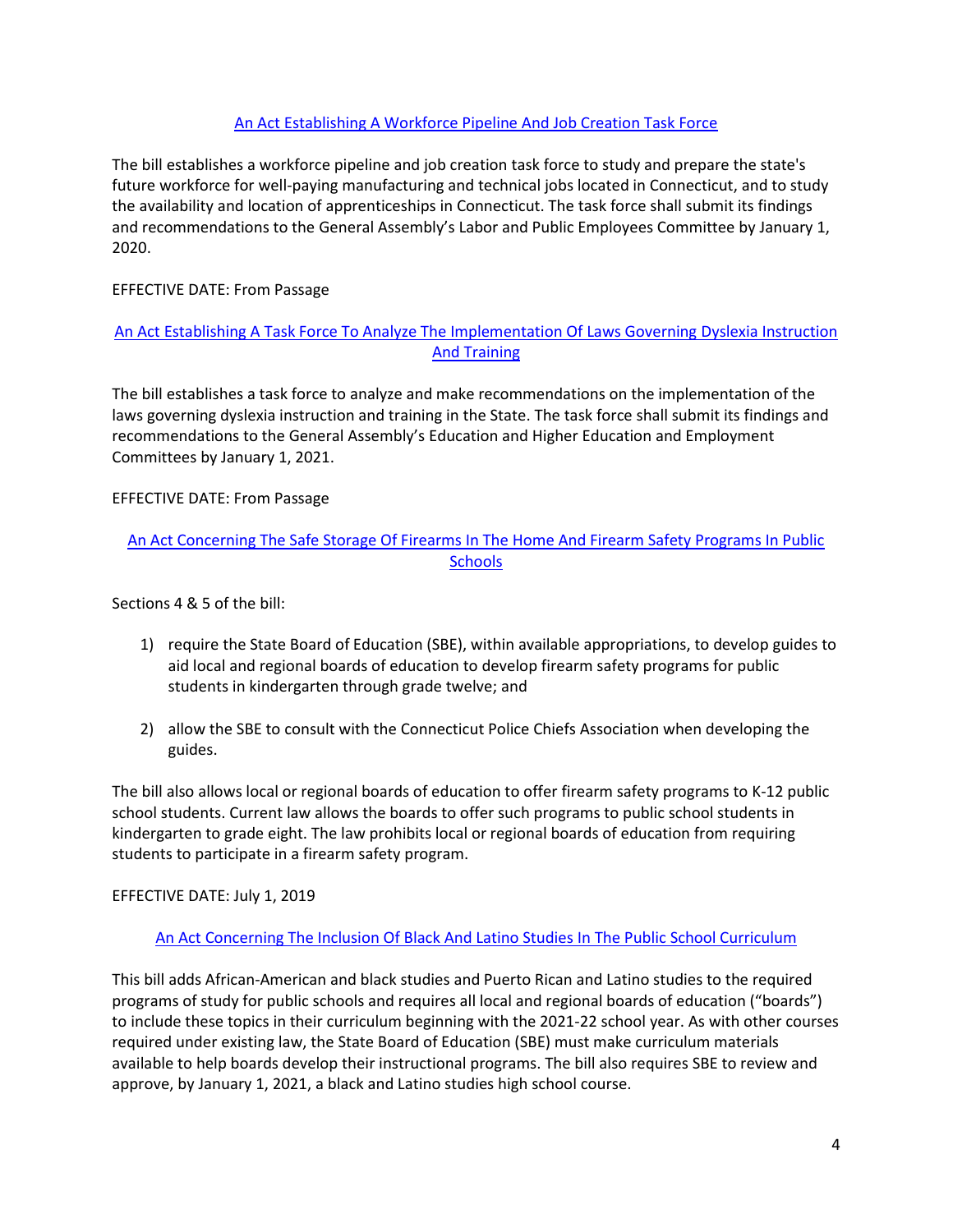Under the bill:

- 1) the State Education Resource Center (SERC) must develop the course;
- 2) the SBE must make course curriculum material available;
- 3) the SBE must submit a description of the course and a report on its development to the General Assembly's Education Committee by January 15, 2021;
- 4) boards may offer the course beginning with the 2021-22 school year; and
- 5) boards must offer the course beginning with the 2022-23 school year.

For the school years 2022-23 to 2024-25, SDE must conduct an annual audit to ensure that the black and Latino studies course approved under the bill is being offered by each board of education. SDE must annually submit a report on the audit to the General Assembly's Education Committee.

EFFECTIVE DATE: July 1, 2019, except (1) the requirements that SBE approve, and SERC develop, the course are effective upon passage, and (2) the addition of African-American and black and Puerto Rican and Latino studies to the required courses of study is effective July 1, 2021.

# [An Act Prohibiting The Sale Of Cigarettes, Tobacco Products, Electronic Nicotine Delivery Systems And](https://www.cga.ct.gov/2019/ACT/pa/pdf/2019PA-00013-R00HB-07200-PA.pdf)  [Vapor Products To Persons Under Age Twenty-One](https://www.cga.ct.gov/2019/ACT/pa/pdf/2019PA-00013-R00HB-07200-PA.pdf)

<span id="page-4-0"></span>Section 17 of this bill makes changes to current statutory language regarding smoking within a school and on school property. This language makes it clear that the ban on smoking or vaping is not limited to only when school is in session or there is a school-related event.

EFFECTIVE DATE: October 1, 2019

# [An Act Concerning A Green Economy And Environmental Protection](https://www.cga.ct.gov/2019/ACT/pa/pdf/2019PA-00035-R00HB-05002-PA.pdf)

<span id="page-4-1"></span>Sections 19 and 20 of the bill require the Office of Workforce Competitiveness, in consultation with the Office of Higher Education (OHE), the Department of Education (SDE), the Department of Labor (DOL), Department of Energy & Environmental Protection (DEEP), regional workforce development boards, and employers establish a career ladder for jobs in the green technology industry by January 1, 2020 and require the DOL and OHE to publish it on their websites.

Under the bill, the career ladder must list:

- 1) careers at each level of the green technology industry and the requisite level of education and salary offered for each career;
- 2) all course, certificate, and degree programs in green jobs offered by technical education and career schools within the Technical Education and Career System and higher education institutions in Connecticut; and
- 3) green technology industry jobs available in Connecticut.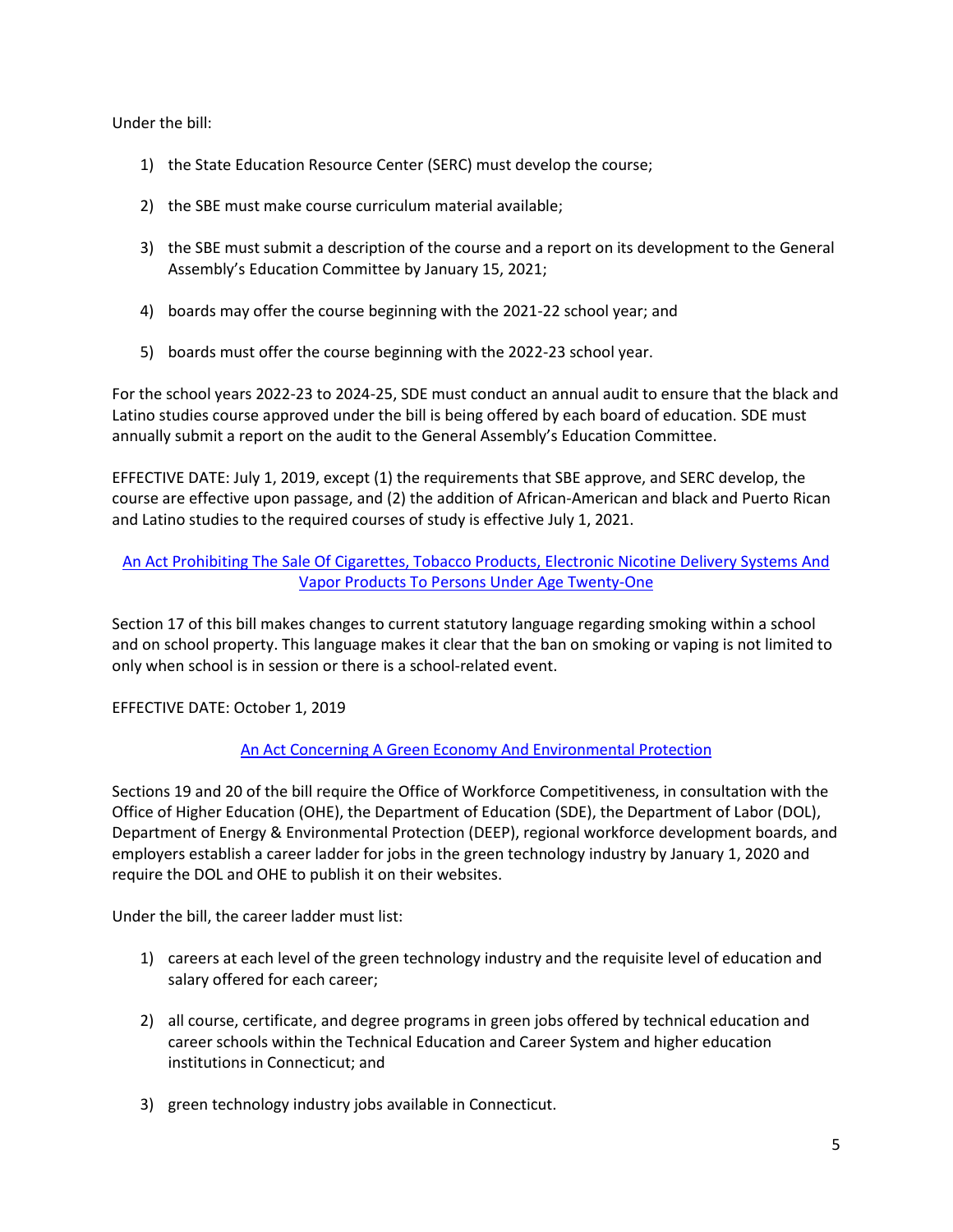The bill makes a corresponding change by requiring OHE and the DOL, by July 1, 2020, to publish the green jobs career ladder on their respective websites, instead of requiring OHE in consultation with the SDE to annually publish green jobs courses and degree and certificate programs offered by technical education and career schools and public higher education institutions on OHE's website.

The bill also requires OHE and DOL to each publish on their respective websites by July 1, 2020 an inventory of green jobs related equipment used by technical education and career schools and higher education institutions. Current law requires just OHE, in consultation with SDE, to publish such inventory on its website.

EFFECTIVE DATE: July 1, 2019

#### [An Act Concerning School Security](https://www.cga.ct.gov/2019/ACT/pa/pdf/2019PA-00052-R00HB-07291-PA.pdf)

<span id="page-5-0"></span>This bill requires the Department of Emergency Services and Public Protection (DESPP) to (1) in consultation with the State Department of Education (SDE), update state school security and safety plan standards, (2) simplify certain school security reporting requirements and school security infrastructure grant applications, and (3) develop criteria to identify qualified school security consultants and limit the existing registry to such individuals only. It also adds related duties for the SDE and the School Safety Infrastructure Council.

EFFECTIVE DATE: Upon passage, except the requirements concerning the school security consultants' registry are effective October 1, 2019.

# An Act Promoting Careers [In Manufacturing To Public School Students And Establishing A Task Force To](https://www.cga.ct.gov/2019/ACT/pa/pdf/2019PA-00058-R00SB-00854-PA.pdf)  [Study The Demand For Career And Technical Education Teachers](https://www.cga.ct.gov/2019/ACT/pa/pdf/2019PA-00058-R00SB-00854-PA.pdf)

<span id="page-5-1"></span>This bill requires local and regional school boards, as part of the annual student success plans they must create for each student starting in grade six, to provide evidence of career exploration in each grade, including manufacturing careers. It requires the State Department of Education (SDE) to revise and issue guidance to school boards regarding these changes to student success plans. The bill also requires local and regional boards of education to develop career placement goals for students choosing not to pursue an advanced degree and include those goals in their statements of educational goals. The bill requires the SDE Commissioner to (1) study the demand for career and technical education teachers in the state's technical high schools, traditional public high schools, and community college advanced manufacturing technology centers, and (2) recommend ways to expand opportunities for experienced manufacturing professionals to become teachers.

The SDE Commissioner must (1) consult with the Office of Higher Education executive director and Technical Education and Career System board chairperson in conducting the study, and (2) by February 1, 2020, report their findings and recommendations to the General Assembly's Commerce Committee. Lastly, the bill explicitly authorizes guidance and school counselors to provide students with materials about manufacturing, military, and law enforcement careers when discussing career options.

EFFECTIVE DATE: July 1, 2019, except the study provision is effective upon passage.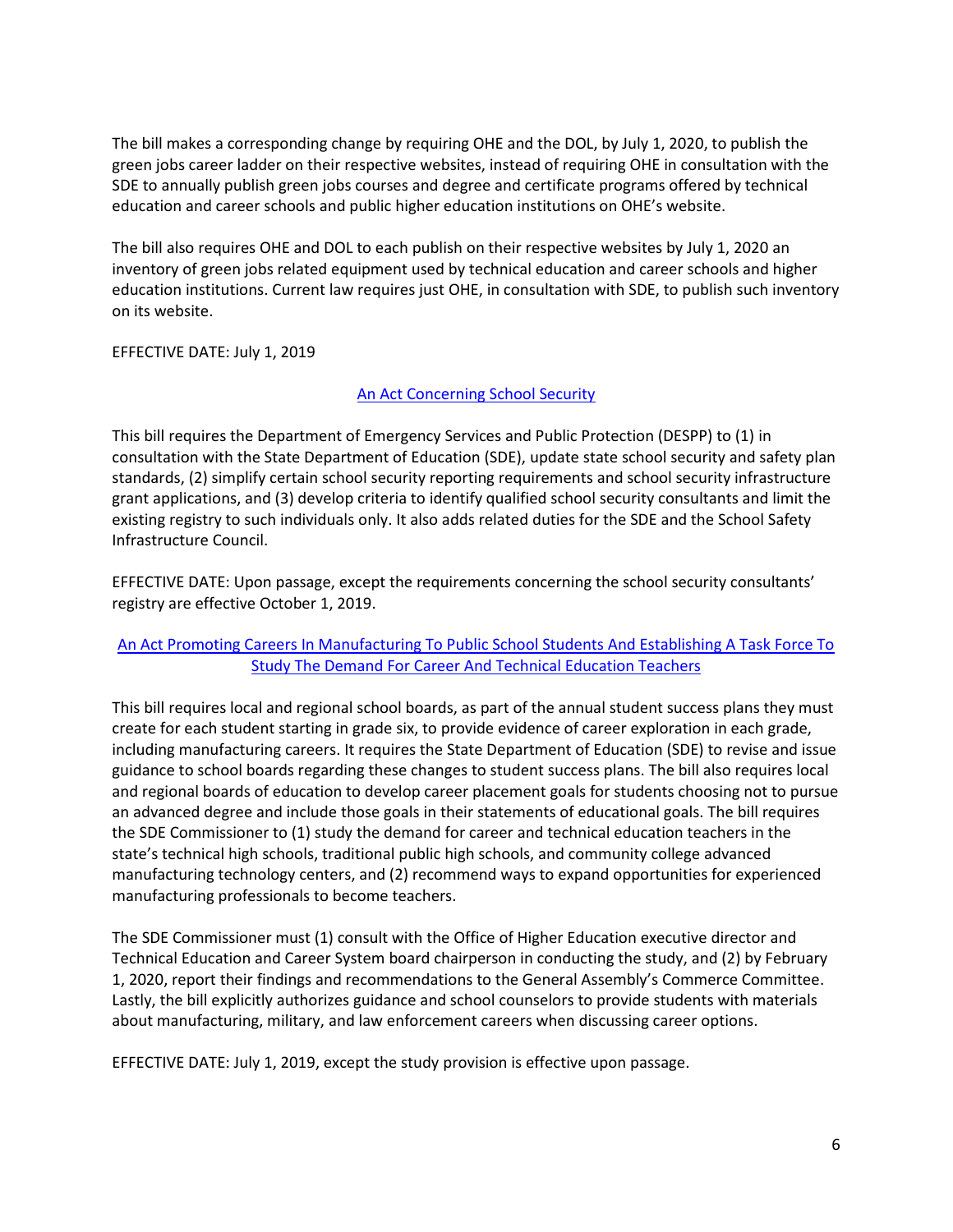# [An Act Allowing Students To Apply Sunscreen Prior To Engaging In Outdoor Activities](https://www.cga.ct.gov/2019/ACT/pa/pdf/2019PA-00060-R00SB-00922-PA.pdf)

<span id="page-6-0"></span>This bill allows students age six or older to possess and self-apply over-the-counter sunscreen in schools before outdoor activities, if the parent or guardian gave written authorization to the school nurse. The bill allows local and regional school boards to adopt policies and procedures they determine necessary to implement these provisions. If a board adopts such policies and procedures, a student's selfapplication of sunscreen must be in accordance with them.

# EFFECTIVE DATE: July 1, 2019

#### [An Act Concerning Veteran Enrollment In Certain Alternate Route To Certification Programs](https://www.cga.ct.gov/2019/ACT/pa/pdf/2019PA-00062-R00SB-00951-PA.pdf)

<span id="page-6-1"></span>This bill requires existing alternate route to certification (ARC) programs to reserve 10% of available seats for veterans. Under the bill, a veteran is anyone honorably discharged, or released under honorable conditions, from active service in the U.S. Army, Navy, Marines, Coast Guard, Air Force, or any reserve component, including the National Guard performing duty under Title 32 of the United States Code. The reserved seats in such approved programs that are not filled by veterans must be made available for all persons from an alternate profession as defined in the Act. The bill also makes technical changes to the statute. Under existing law, C.G.S. Section 10-145p, veterans applying to these programs must hold at least a bachelor's degree from an institution of higher education accredited by the Board of Regents for Higher Education or Office of Higher Education, or that is regionally accredited.

### EFFECTIVE DATE: July 1, 2019

#### [An Act Concerning Guidelines For A Comprehensive School Counselor Program](https://www.cga.ct.gov/2019/ACT/pa/pdf/2019PA-00063-R00SB-00956-PA.pdf)

<span id="page-6-2"></span>This bill requires the State Board of Education (SBE), in collaboration with a state-wide school counselors association, to adopt guidelines for a comprehensive school counseling program by July 1, 2020. The guidelines must ensure that all students have access to a comprehensive school counseling program that provides academic, social-emotional, and post-secondary and career-readiness programming by an adequately trained, certified school counselor. The SBE must make the guidelines available to local and regional boards of education and publish them on the State Department of Education's website.

#### EFFECTIVE DATE: July 1, 2019

# [An Act Establishing The Connecticut Apprenticeship And Education Committee](https://www.cga.ct.gov/2019/ACT/pa/pdf/2019PA-00068-R00SB-00356-PA.pdf)

<span id="page-6-3"></span>This bill modifies the education commissioner's committee to coordinate education for public school students on manufacturing careers by:

- 1. renaming the committee the "Connecticut Apprenticeship and Education Committee;"
- 2. broadening the committee's scope to include consulting with and providing information on fields and industries beyond manufacturing, including insurance, health care, financial technology, biotechnology, STEM (science, technology, engineering, and math), construction trades, hospitality industries, and other appropriate industries;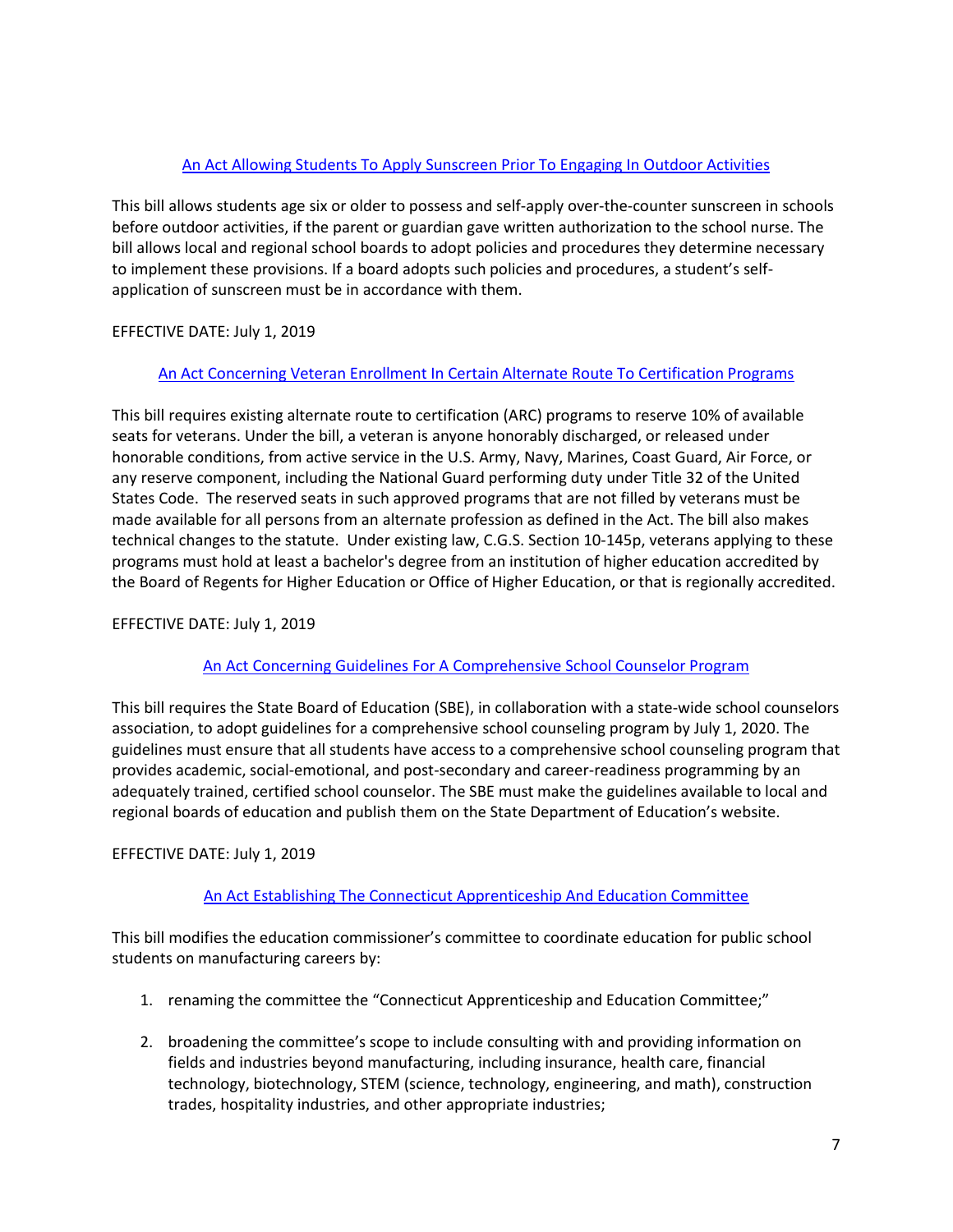- 3. modifying the committee's membership to include the Connecticut Manufacturers Cooperative, principals and superintendents; and
- 4. modifying the information included in the committee's required annual report to focus on preapprenticeship and apprenticeship training programs and workforce needs. The bill extends the first reporting date to July 1, 2020.

The bill makes corresponding changes to statutes requiring the (1) education commissioner to introduce students, families, and school counselors to careers in manufacturing, and (2) State Department of Education, in consultation with representatives from an expanded list of industries, to produce a best practices guide for school districts to use in the middle and high school curricula regarding trade/technical industries. The bill also makes technical and conforming changes.

#### EFFECTIVE DATE: Upon passage

#### [An Act Concerning Minority Teacher Recruitment And Retention](https://www.cga.ct.gov/2019/ACT/pa/pdf/2019PA-00074-R00SB-01022-PA.pdf)

<span id="page-7-0"></span>This bill requires the State Department of Education's (SDE) Minority Teacher Recruitment Policy Oversight Council to develop and implement strategies and use existing resources to ensure that local and regional boards of education annually hire and employ at least 250 new minority teachers and administrators, of which at least thirty percent are men.

It also includes provisions related to:

- 1) expanding teacher certification reciprocity with other states;
- 2) mortgage assistance for teachers who graduated from a public high school in an educational reform district, or graduated from colleges and universities that traditionally serve minority students;
- 3) re-employment of retired teachers who graduated from colleges and universities that traditionally serve minority students;
- 4) flexibility in certain teacher certification requirements; and
- 5) removing subject-matter assessment requirements for teachers seeking to be recertified after their certification expires in certain cases.

It also makes conforming and technical changes.

EFFECTIVE DATE: July 1, 2019, except the annual minority hiring goal is effective upon passage.

#### [An Act Concerning A Two-Generational Initiative](https://www.cga.ct.gov/2019/ACT/pa/pdf/2019PA-00078-R00SB-01080-PA.pdf)

<span id="page-7-1"></span>This bill makes several changes to the two-generational initiative to advance family economic selfsufficiency. Most notably, it replaces the initiative's current advisory council with a board of similar composition, but which requires that parent or family leaders representing low-income households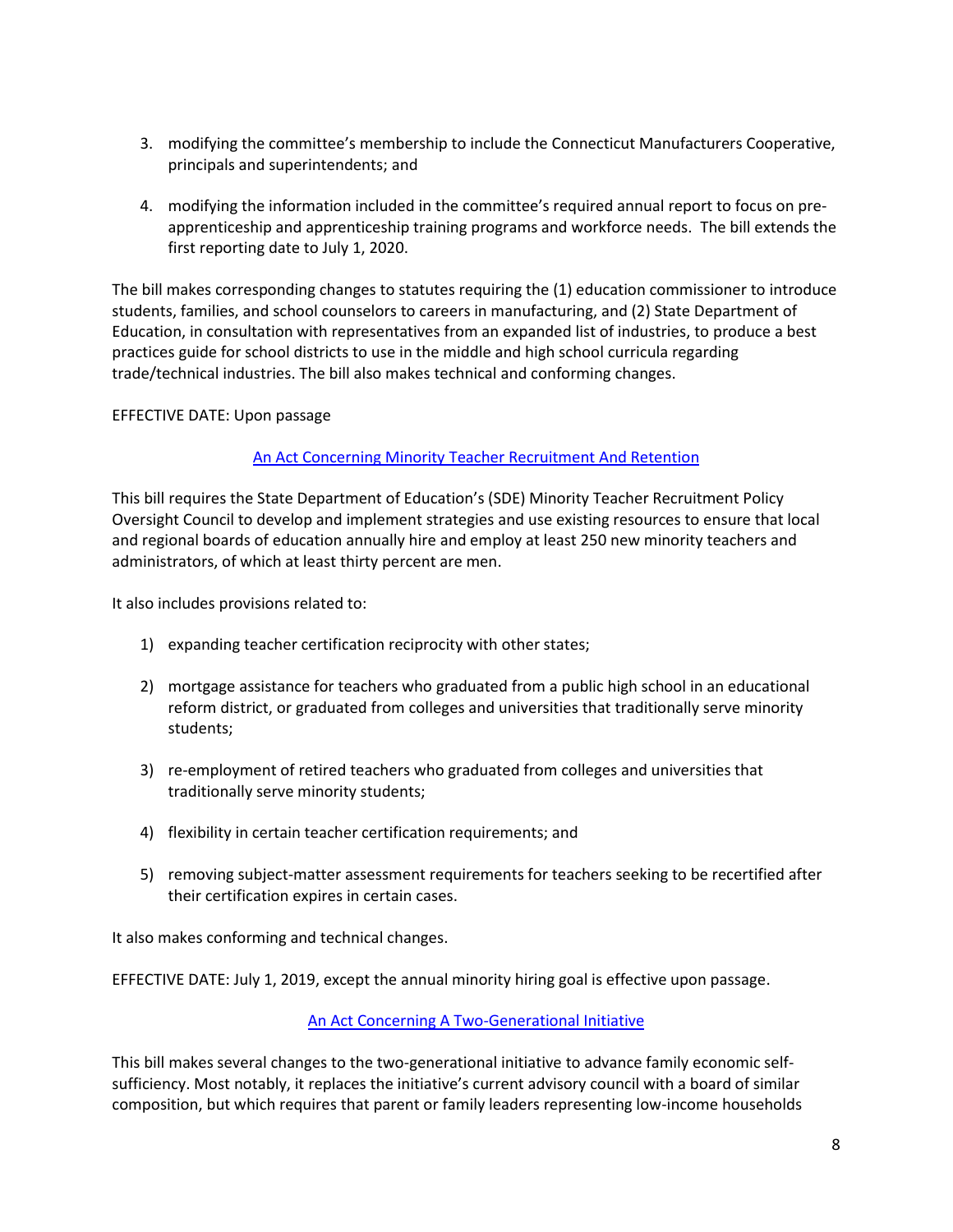selected by the Commission on Women, Children and Seniors constitute one-fourth of the board and provides for compensation for parent and family participants for time and travel related to board meetings and certain other activities. It also makes minor changes to the members' duties and the initiative's objectives and purpose.

The bill also makes technical and conforming changes.

#### EFFECTIVE DATE: July 1, 2019

#### [An Act Concerning Various Revisions And Additions To The Education Statutes](https://www.cga.ct.gov/2019/ACT/pa/pdf/2019PA-00091-R00SB-01069-PA.pdf)

<span id="page-8-0"></span>This bill makes changes to laws governing criminal history checks for school personnel. Specifically, it establishes separate but analogous criminal history check requirements, similar to those required under current law, for school personnel employed by "eligible school operators" and "nongovernmental school operators." These changes were necessary to bring state law into compliance with federal law, which treats public and non-public schools differently.

The bill also makes the following related changes, it:

- 1) creates separate criminal history check requirements for teacher preparation program participants fulfilling student teaching requirements in schools ("student teachers"), and requires the Department of Emergency Services and Public Protection (DESPP) to waive the fees for its criminal history records checks;
- 2) establishes separate criminal history check provisions for all other individuals performing services that cause them to have direct contact with students, replacing several other distinct classifications of school personnel (e.g., public assistance employment program workers and supplemental service providers); and
- 3) makes changes relating to the dissemination of criminal history results.

Additionally, the bill makes the following unrelated changes, it:

- 1) requires the State Department of Education (SDE) to study authorizing towns and cooperative arrangements to be considered a "local education agency" (LEA) for regional cooperation purposes;
- 2) requires SDE to update the comprehensive school health education component of the Healthy and Balanced Living Curriculum Framework by January 1, 2020, to include sexual harassment and assault, adolescent relationship abuse and intimate partner violence, and human trafficking and commercial sexual exploitation;
- 3) increases the term limit for school governance council voting members from two to four terms; and
- 4) narrows the student expulsion criteria for conduct on school grounds or at a school-sponsored activity.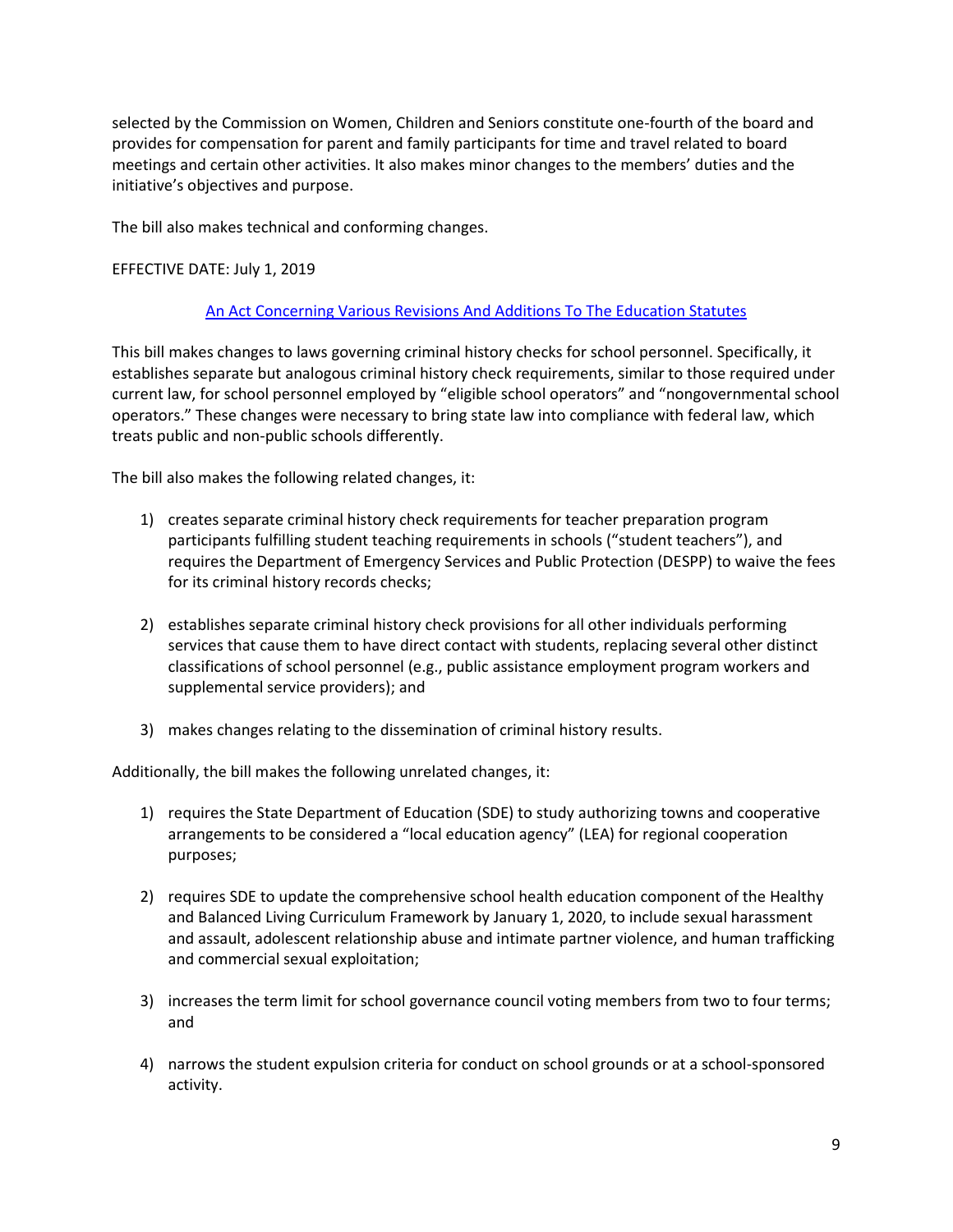EFFECTIVE DATE: July 1, 2019, except the provisions relating to SDE's cooperative arrangement study and health curriculum update take effect upon passage.

An Act Concerning The [Inclusion Of Instruction In Culturally Responsive Pedagogy And Practice In The](https://www.cga.ct.gov/2019/ACT/pa/pdf/2019PA-00100-R00SB-01020-PA.pdf)  [Preservice Training, Professional Development And In-Service Training Provided To Teachers](https://www.cga.ct.gov/2019/ACT/pa/pdf/2019PA-00100-R00SB-01020-PA.pdf)

<span id="page-9-0"></span>This bill changes the term "cultural competency" to "culturally responsive pedagogy and practice" in laws addressing required:

- 1) teacher preparation training;
- 2) special education coursework necessary to qualify for an initial educator certification; and
- 3) instruction in an Alternate Route to Certification (ARC) program.

It also adds culturally responsive pedagogy and practice to the teacher professional development and inservice training that boards of education are required to provide for their teachers. The bill does not define culturally responsive pedagogy and practice. The term has been interpreted in some settings to include understanding students' cultural references and including them in all aspects of learning.

#### EFFECTIVE DATE: July 1, 2019

[An Act Concerning The State Budget For The Biennium Ending June 30, 2021, And Making](https://www.cga.ct.gov/2019/ACT/pa/pdf/2019PA-00117-R00HB-07424-PA.pdf)  [Appropriations Therefor, And Provisions Related To Revenue And Other Items To Implement The State](https://www.cga.ct.gov/2019/ACT/pa/pdf/2019PA-00117-R00HB-07424-PA.pdf)  **[Budget](https://www.cga.ct.gov/2019/ACT/pa/pdf/2019PA-00117-R00HB-07424-PA.pdf)** 

<span id="page-9-1"></span>\*\*Please see the [Office of Legislative Research Report](https://www.cga.ct.gov/2019/BA/pdf/2019HB-07424-R01-BA.pdf) for a full summary of this bill.

# EFFECTIVE DATE: Various

# An Act Concerning An [Exemption From The Licensing Requirements For Child Care Services](https://www.cga.ct.gov/2019/ACT/pa/pdf/2019PA-00122-R00SB-00850-PA.pdf)

<span id="page-9-2"></span>The law exempts certain child care services from state licensing requirements if they are administered by a public school system, a municipality, or one of a number of organizations or arrangements specified in statute. The bill adds services provided by Leadership, Education, and Athletics in Partnership, Inc. (LEAP), a New Haven-based nonprofit youth development organization, to the list of exempted services. By law, all license-exempt child care programs must notify participating children's parents or guardians that the program is not licensed by Office of Early Childhood.

#### EFFECTIVE DATE: Upon passage

#### [An Act Concerning Computer Science Instruction In Public Schools](https://www.cga.ct.gov/2019/ACT/pa/pdf/2019PA-00128-R00SB-00957-PA.pdf)

<span id="page-9-3"></span>This bill adds computer science to the list of subjects that must be taught in public schools. It makes computer programming a required component of computer science instruction, rather than a standalone instruction topic as under current law.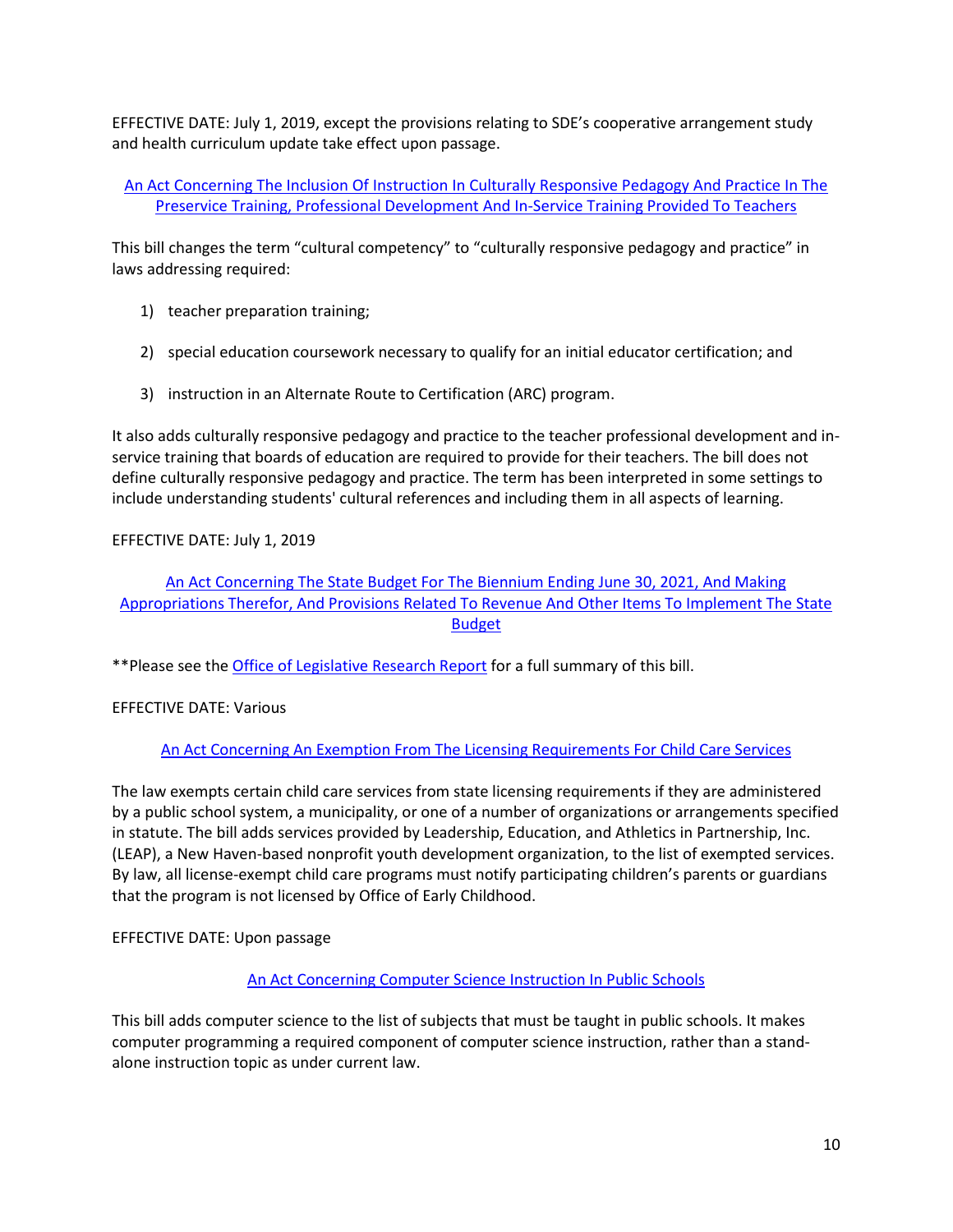The bill also makes the following changes in teacher preparation and certification laws relating to computer science or subject shortage areas, it:

- 1) requires teacher preparation programs leading to include, as a part of the curriculum, computer science and instruction in information technology skills as applied to student learning and classroom instruction that are grade-level and subject area appropriate;
- 2) requires the Office of Higher Education (OHE), in consultation with the State Department of Education (SDE), to develop an Alternate Route to Certification (ARC) program for computer science teachers, which must include mentored apprenticeships and program admission criteria;
- 3) requires the State Board of Education (SBE) to adopt regulations by July 1, 2020, that provide computer science teaching certification standards, which must (a) create a computer science endorsement, and (b) allow applicants to fulfill certification requirements by completing prescribed courses of study or other experience that SBE deems appropriate;
- 4) requires the SBE to approve and adopt, by January 1, 2020, a computer science subject area assessment for teacher certification;
- 5) requires the SBE, beginning July 1, 2020, to allow applicants for teacher certification in a subject shortage area who receive a "satisfactory" rather than "excellent" score on the subject area assessment to substitute the score for the subject area certification requirements in law;
- 6) requires the SBE, beginning July 1, 2020, to allow computer science certificate applicants or currently certified teachers in other subject areas seeking to teach computer science to substitute a satisfactory score on the assessment for the subject area certification requirements in law; and
- 7) establishes the "computer science education account" in the General Fund.

Additionally, the bill makes the following changes to laws relating to job training and placement in technological industries:

- 1) allows the Department of Economic and Community Development (DECD) to (a) develop by July 1, 2020, and within available appropriations, a model internship program to help Connecticut businesses provide college internships in the fields of technology and advanced manufacturing, and (b) make the model available on its website;
- 2) adds computer science to the list of training and job placement areas in the Connecticut Employment and Training Commission's (CETC) statewide plan for implementing, expanding, or improving upon career certificate, middle college, early college high school, and Early College Opportunity programs; and
- 3) allows DECD to identify and coordinate state resources to meet the needs of industries with anticipated job growth areas, in consultation with other state agencies; and
- 4) requires that student success plans for public school students in grades 6 –12 consider career and academic choices in computer science, science, technology, engineering, and math.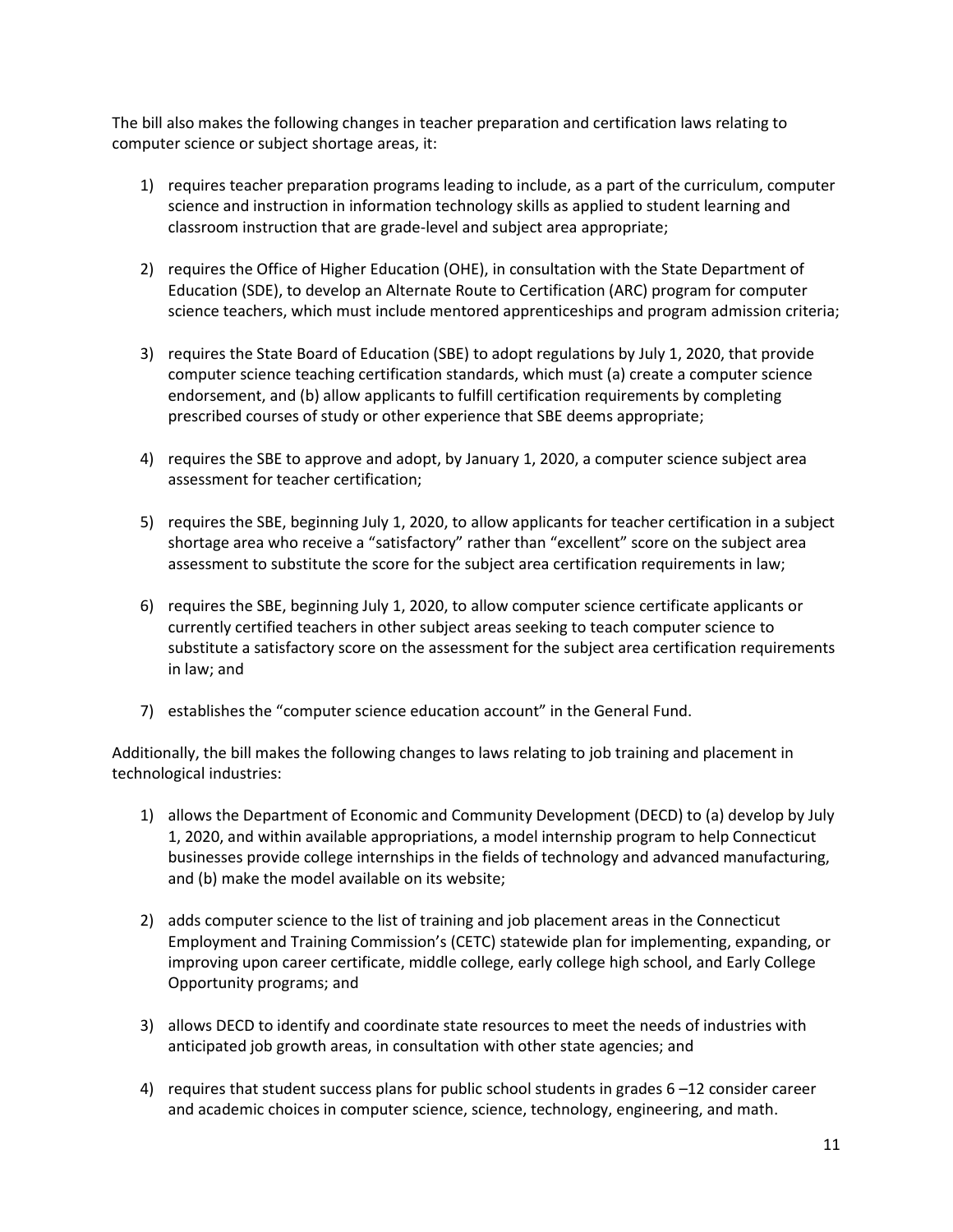EFFECTIVE DATE: July 1, 2019, except the provisions on (1) the new teacher preparation program curriculum take effect July 1, 2020, and (2) SBE's development of the computer science subject area assessment and DECD's coordination of state resources for industry talent needs take effect upon passage.

# [An Act Concerning The Opportunity Gap](https://www.cga.ct.gov/2019/ACT/pa/pdf/2019PA-00130-R00SB-01018-PA.pdf)

<span id="page-11-0"></span>The bill adds numeracy instruction, scientifically-based reading research and instruction, and support for chronically absent children to the areas of focus for the priority school district grant. Priority school districts must expend twenty percent of the priority school grant on scientifically-based reading research and instruction. If a priority school district does show accountability index improvement for school years 2018-2019 through 2020-2021 by March 1, 2022, as determined by the Commissioner of Education, the bill authorizes the development of a three-year plan for school years 2022-23 through 2024-2025 for expanding the priority school grant on numeracy instruction, scientifically-based reading instruction, and/or chronic absenteeism. Priority school districts that demonstrate improvement in the accountability index must submit a three-year expenditure proposal for school years 2022-23 through 2024-25 to the Commissioner of Education to include spending on programs and initiatives identified in the statute. The bill also requires priority school districts to conduct an annual program evaluation of how priority school district grant funds are spent to ensure such expenditures are in line with the grant proposal or plan.

Additionally, the bill requires the Connecticut Technical Education and Career System (CTECS) board of education (Board) to consider the prevalence of underrepresented populations in various trade areas and the workforce training needs of students and graduates from alliance districts and priority school districts in adding new trade programs to the CTECS's educational offerings. The bill requires the CTECS Board, in conjunction with the Department of Labor, to identify and develop a list of career in critical construction trades that are essential to the needs of the state by October 1, 2019. The CTECS Board is also required to develop a plan to create or expand existing programs to meet the identified needs by July 1, 2020, and must post the list and programs in critical construction trades offered by CTECS on the CTECS website.

# [An Act Concerning Education Issues](https://www.cga.ct.gov/2019/ACT/pa/pdf/2019PA-00139-R00HB-07113-PA.pdf)

<span id="page-11-1"></span>This bill makes the following unrelated changes in the education statutes:

- 1) repeals an expedited teacher tenure provision for teachers or administrators who were previously tenured in one district and subsequently transfer into a priority school district;
- 2) establishes a working group to study issues related to implementing the pre-service teacher performance assessment known as "edTPA,"which was adopted by the State Board of Education (SBE) and requires the working group to issue a report with its findings and recommendations to the Education Committee by January 1, 2020; and
- 3) allows non-Sheff magnet schools that are not in compliance with the state's magnet enrollment requirements to remain eligible for the magnet school operating grants for FYs 20 and 21 if the school submits a compliance plan to the education commissioner and it is approved.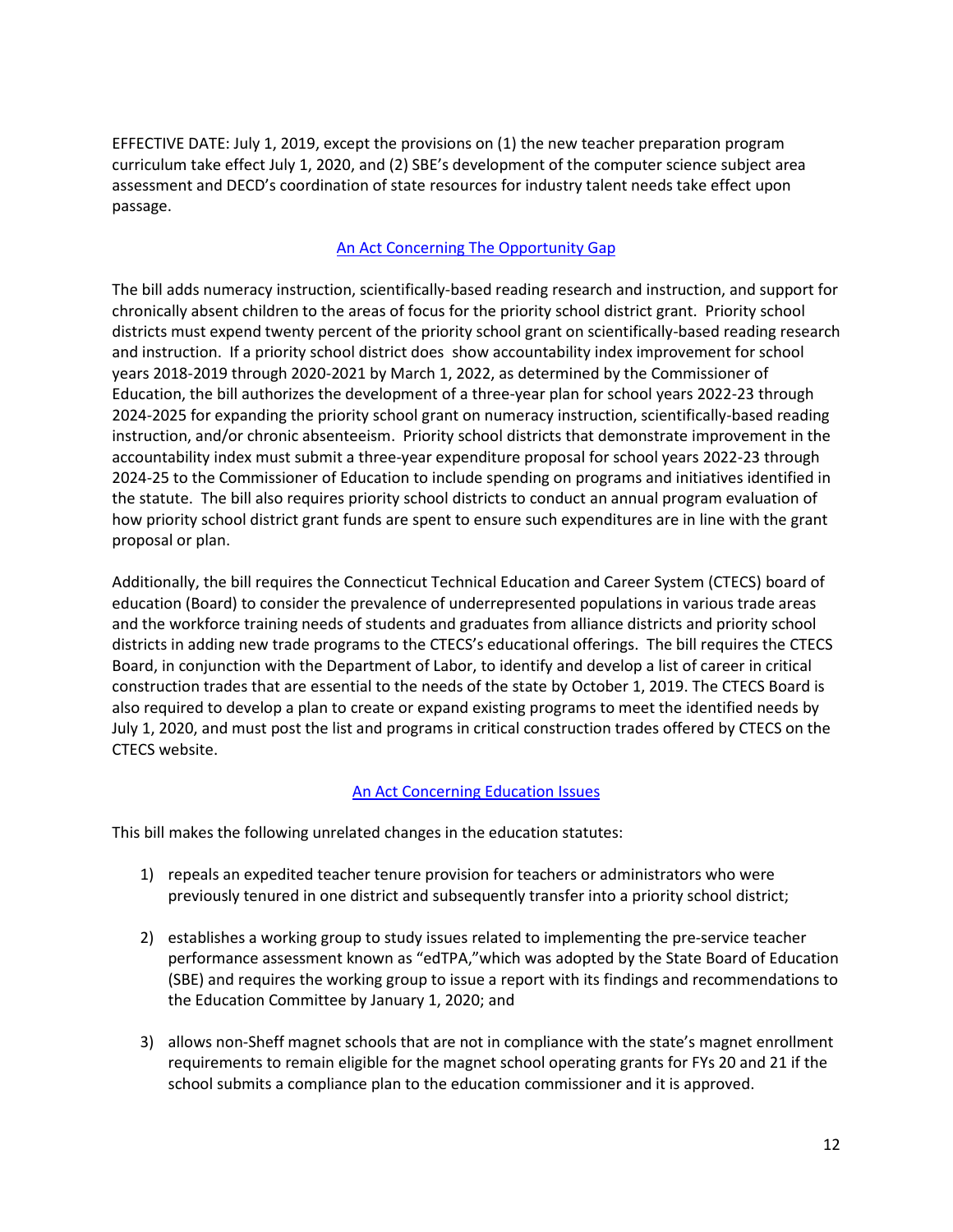The bill also makes technical and conforming changes.

EFFECTIVE DATE: July 1, 2019, except the pre-service performance assessment working group provisions take effect upon passage.

# [An Act Requiring The Provision Of Information Concerning Domestic Violence Services And Resources To](https://www.cga.ct.gov/2019/ACT/pa/pdf/2019PA-00146-R00HB-06997-PA.pdf)  [Students, Parents And Guardians](https://www.cga.ct.gov/2019/ACT/pa/pdf/2019PA-00146-R00HB-06997-PA.pdf)

<span id="page-12-0"></span>This bill requires the Judicial Branch's Office of Victim Services (OVS), in consultation with the Connecticut Coalition Against Domestic Violence, to (1) compile information on domestic violence victim services and resources, and (2) provide the information to the State Department of Education (SDE) by December 1, 2019.

The bill requires SDE to publish the information it receives from OVS on its website by January 1, 2020. It also requires (1) OVS to review the information annually and inform SDE of any necessary revisions, and (2) SDE to revise the information on that basis.

Under the bill, SDE must also disseminate the above information to local and regional school boards each school year starting with the 2020-2021 school year. Each school board must in turn require that the information be provided to any (1) student or student's parent or guardian who expresses to a school employee that the student, parent, guardian, or a person residing in the home does not feel safe because of domestic violence, and (2) student's parent or guardian who authorizes the transfer of his or her education records to another school.

# EFFECTIVE DATE: July 1, 2019

#### [An Act Concerning Workforce Development](https://www.cga.ct.gov/2019/ACT/pa/pdf/2019PA-00150-R00SB-01029-PA.pdf)

<span id="page-12-1"></span>Current law requires each technical education and career school director to meet with business community members in the school's geographic area to develop a plan to assess workforce needs and modify the school's curriculum to address the needs. This bill replaces the term "director" with "principal" and requires the principals to also meet with representatives from electric, gas, water, and wastewater utilities and state colleges and universities offering public utility management courses to access the community's and utilities' workforce needs and modify the curriculum accordingly.

EFFECTIVE DATE: October 1, 2019

# [An Act Concerning School Climates](https://www.cga.ct.gov/2019/ACT/pa/pdf/2019PA-00166-R00HB-07215-PA.pdf)

<span id="page-12-2"></span>This bill makes numerous changes to the laws related to school bullying and safe school climate. Principally, it:

- 1. establishes a 33-member social and emotional learning and school climate advisory collaborative and tasks it with, among other things, developing a biennial state-wide school climate survey, model positive school climate policy, and student suicide risk assessment;
- 2. requires the State Department of Education (SDE), by August 1, 2021, to publish on its website the model policy and school climate survey the collaborative develops;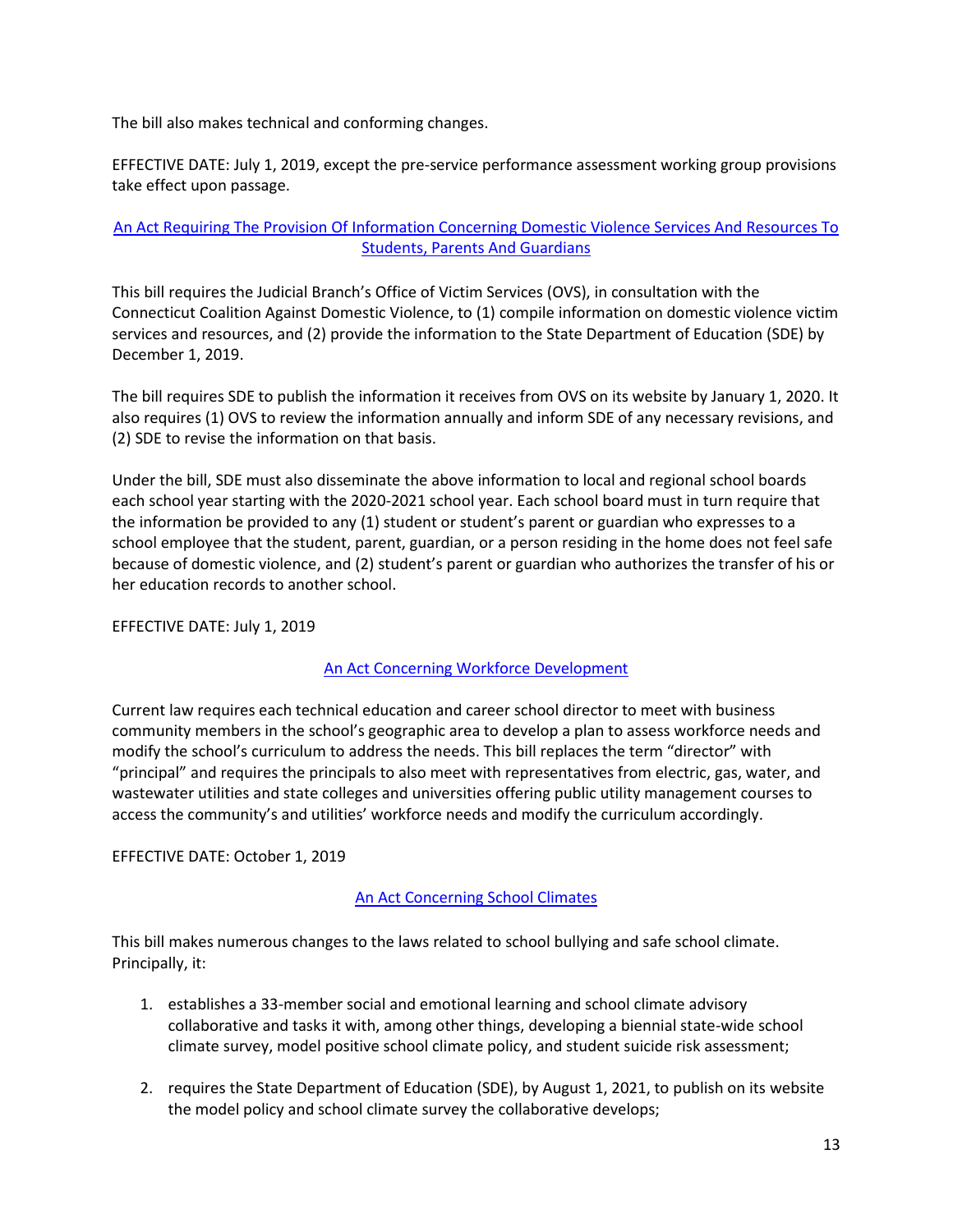- 3. modifies the definition of bullying by, among other things, eliminating the requirement that the action occur between students;
- 4. (a) specifies that schools, when they contact parents and guardians whose children have been involved in bullying, must let the parents know the results of the investigation into the incident and (b) requires the schools to also notify the parents or guardians that they may refer to information on the board of education's website about rights and remedies under school law;
- 5. requires boards of education to publish such information in plain language on their websites by June 30, 2021; and
- 6. requires boards of education, in consultation with the collaborative and SDE, to provide on the department website certain training materials for school administrators regarding bullying prevention and intervention.

EFFECTIVE DATE: July 1, 2019, except the provisions related to the collaborative are effective upon passage.

# [An Act Concerning In-State Student Status For Spouses And Children Of Certain Members Of The Armed](https://www.cga.ct.gov/2019/ACT/pa/pdf/2019PA-00172-R00HB-07248-PA.pdf)  **[Forces](https://www.cga.ct.gov/2019/ACT/pa/pdf/2019PA-00172-R00HB-07248-PA.pdf)**

<span id="page-13-0"></span>By law, members of the armed forces stationed in the state, and their spouses and dependents (i.e., unemancipated) children, are entitled to in-state student classification for tuition purposes at UConn, the Connecticut State Universities, the community colleges, and Charter Oak State College.

This bill allows the spouses and unemancipated children residing in the state to maintain their in-state student classification if the service member is transferred out of state on military orders after the student has been accepted for matriculation in a degree-granting program. By law, "reside" means continuous and permanent physical presence within the state (temporary absences for short periods do not affect the establishment of residence).

The law, unchanged by the bill, allows an unemancipated child to maintain in-state student classification if he or she had already started college and continues, as a full-time student, to pursue the degree for which he or she was enrolled at the time his or her parent (i.e. the service member) transferred out of state.

# EFFECTIVE DATE: October 1, 2019

# [An Act Concerning The Inclusion Of Additional Time Devoted To Undirected Play To The Regular School](https://www.cga.ct.gov/2019/ACT/pa/pdf/2019PA-00173-R00HB-07250-PA.pdf)  [Day](https://www.cga.ct.gov/2019/ACT/pa/pdf/2019PA-00173-R00HB-07250-PA.pdf)

<span id="page-13-1"></span>This bill expressly allows local or regional boards of education to offer an additional amount of time for undirected play in public elementary schools beyond current law's required minimum of 20 minutes of daily physical exercise.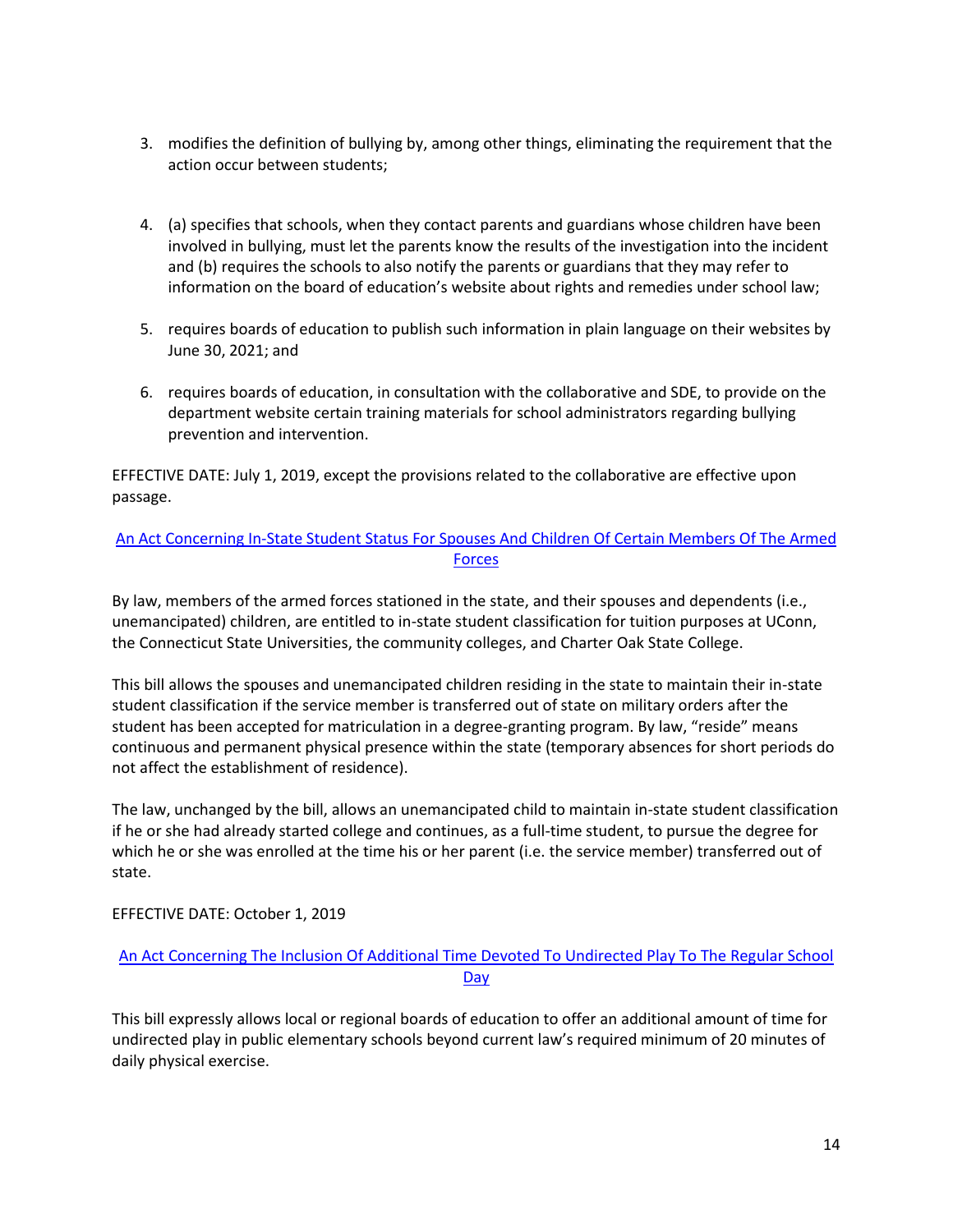It also requires boards of education to adopt a policy, by October 1, 2019, to address any school employee who prevents an elementary school student from participating in the period of undirected play as a form of discipline during the regular school day. The law, unchanged by the bill, requires such a policy for employees who prevent an elementary school student from participating in the required period of physical activity as a form of discipline.

Additionally, the bill establishes a nine-member task force to study the issues relating to, and the feasibility of, including time devoted to undirected play during the regular school day in public elementary schools. It requires the task force to report its findings and recommendations to the Education Committee by January 1, 2020. The task force must terminate on the date it submits its report or January 1, 2020, whichever is later.

EFFECTIVE DATE: July 1, 2019

# [An Act Concerning Homeless Students' Access To Education](https://www.cga.ct.gov/2019/ACT/pa/pdf/2019PA-00179-R00HB-07313-PA.pdf)

<span id="page-14-0"></span>Existing law establishes an appeals process when students are denied access to school accommodations, including transportation, to attend a local or regional public school.

This bill:

- 1. adds unaccompanied youth to existing law's appeals process, generally requiring boards of education to notify students of hearings and decisions;
- 2. modifies the burden of proof in cases where the child is claiming to be homeless/unaccompanied; and
- 3. establishes additional steps that boards must take in the case of a homeless child/unaccompanied youth.

The bill uses the definition of "unaccompanied youth" from federal law, which includes a homeless child or youth not in the physical custody of a parent or guardian (42 USC § 11434a).

As with the existing law regarding cases of questioned residency and school accommodation for other types of students, the bill specifically permits unaccompanied and homeless youth to continue attending or be allowed to enroll in the school of their choice while the appeals process takes place.

The bill also makes technical and conforming changes.

EFFECTIVE DATE: July 1, 2019

# [An Act Concerning The Provision Of Special Education](https://www.cga.ct.gov/2019/ACT/pa/pdf/2019PA-00184-R00HB-07353-PA.pdf)

<span id="page-14-1"></span>This bill makes changes in education statutes relating to special education and nondiscrimination as summarized below. Among the changes, the bill does the following, it:

1) designates responsibility for providing services and paying costs for students with 504 plans;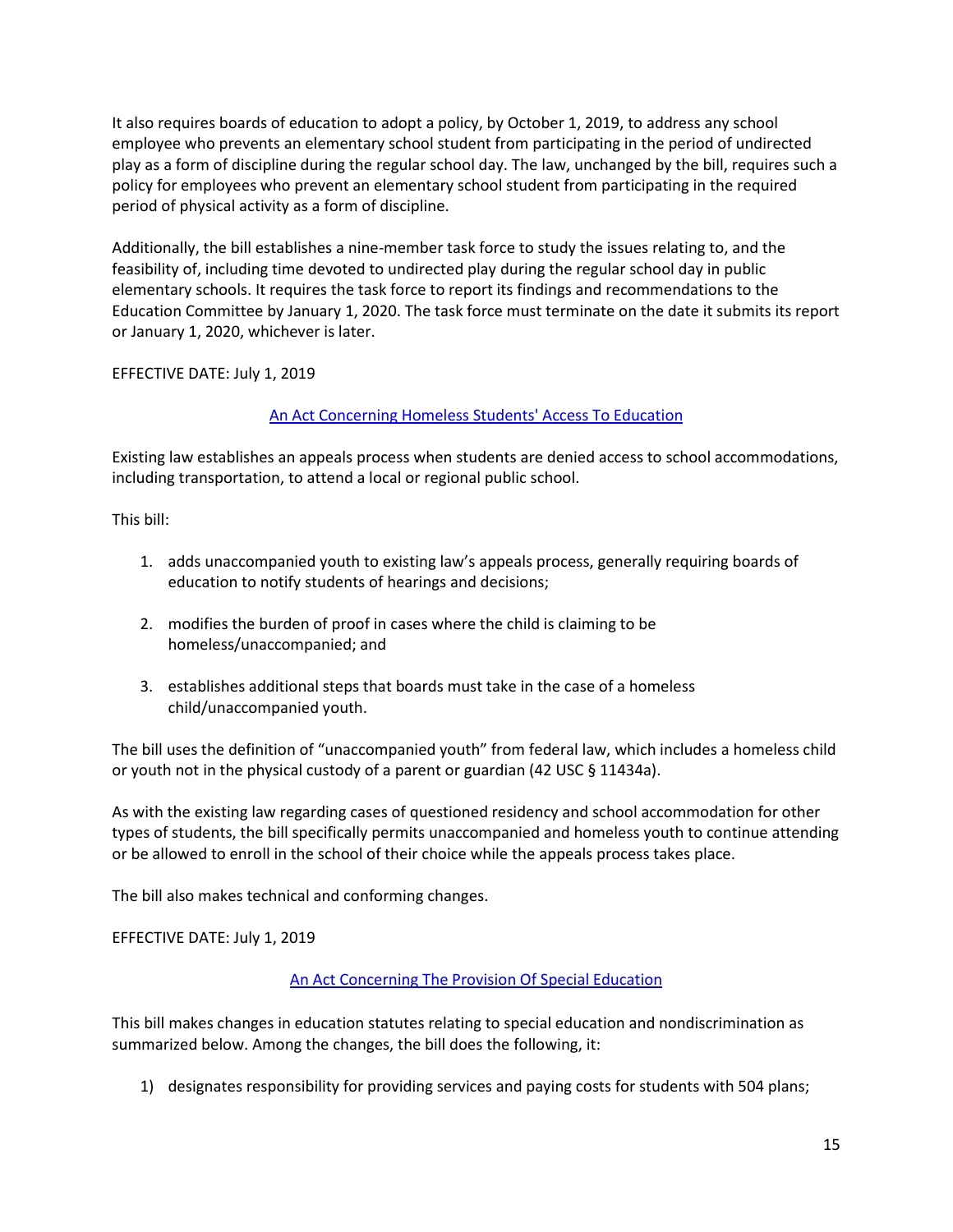- 2) prohibits boards of education from disciplining, suspending, terminating, or otherwise punishing their employees for making special education recommendations in planning and placement team (PPT) meetings;
- 3) modifies the requirements for the language and communication plans to be offered to students who are deaf or hard of hearing;
- 4) requires the State Department of Education (SDE) to establish a working group to study language skills assessment for students identified as deaf, hard of hearing or both blind or visually impaired and deaf;
- 5) requires various state entities to address "emergency communication plans" in the school safety guidance they issue to school districts and requires school districts to revise school security and safety plans for each school to include provisions relating to emergency communications plans;
- 6) requires the SDE to establish a working group to study language skills assessment for students whose primary disability is identified as deaf or hard of hearing or both blind or visually impaired and deaf;
- 7) establishes a working group to study issues related to student transitions between Birth to Three and kindergarten special education services;
- 8) requires local or regional boards of education to electronically notify parents or guardians if their child has been identified as gifted and talented;
- 9) requires SDE's Individual Education Program (IEP) Advisory Council to study the authorization of private therapists to provide special education and related services directly to students at school during the regular school day; and
- 10) requires any private special education provider that has a contract with a local or regional board of education to inform the board about certain complaints against the provider.

EFFECTIVE DATE: July 1, 2019, except the provisions relating to school security and safety emergency communications plans, the Birth to Three working group, and the study of private therapist authorization take effect upon passage.

# [An Act Concerning Municipal And Regional Opportunities And Efficiencies](https://www.cga.ct.gov/2019/ACT/pa/pdf/2019PA-00193-R00HB-07192-PA.pdf)

<span id="page-15-0"></span>This bill modifies the membership of the Advisory Commission on Intergovernmental Relations and revises the date by which the Commission shall report to the General Assembly on state mandates and the potential impact on local governments during the prior legislative session, and also requires the Commission to make such report to municipal chief elected officials.

The bill also authorizes the Secretary of OPM to review each municipality's and regional school district's annual audit report and report findings after the review regarding corrective action to the Municipal Finance Advisory Board, the Auditors of Public Accounts, and the municipal chief executive officer/district superintendent if the audits were not done properly or reveal irregularities. The municipality or district must explain the findings and submit a plan to take corrective action. The bill